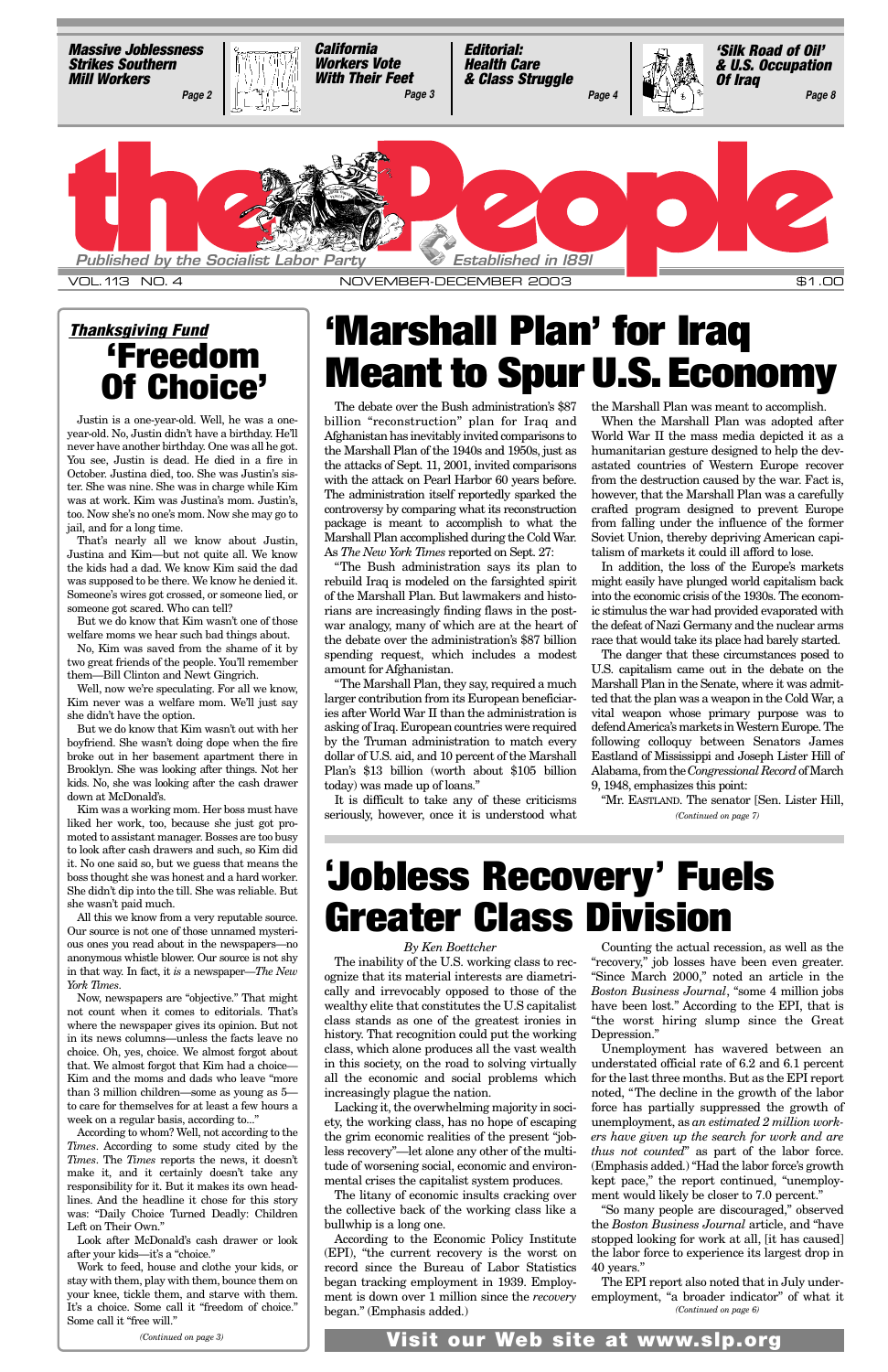At the time various textile manufacturers, such as Burlington Industries, Cone Mills and Guilford Mills, set up operations in Mexico, some of which began manufacturing clothing.

The euphoria did not last long. China has recently regained its competitive edge as U.S. capitalists charged currency manipulation to "keep its export prices artificially low," and then these free enterprisers demanded that the Bush administration impose quotas on various apparel products being dumped on the market by China.

Similar tactics employed by U.S. capitalists would be viewed as shrewd and strategically savvy. Countermeasures by the Bush administration are bound to evoke retaliatory responses. Whatever the outcome, employment for U.S. textile workers will continue to decline.

Textile workers need to recognize that their interests are not served by clinging to the outmoded capitalist system. What is needed is placing industry in the hands of workers, producing for social needs, not profit, and organizing all industries into a democratic governing body replacing the outmoded political government we currently have. This in its bare outlines is socialism—a system in which innovative technology will not dispense with jobs but will eliminate working hours from the day and in which the working class will enjoy the full benefit of the bounty that it alone produces.

### 255075**100 years ago**

#### *By B.B.*

Nearly half of all production jobs in southern textile plants have disappeared since the North American Free Trade Agreement (NAFTA) came into effect in 1994, and further losses are almost certain.

Textile capitalists hoped to profit handsomely from NAFTA. The theory ran something like this: U.S. textile mills would supply American garment manufacturers who moved their production plants to Mexico to take advantage of cut-rate wage levels there. From Mexico finished garments would be exported to markets throughout the hemisphere and textile production jobs back in the United States would be secure.

Huge profits were anticipated and, for a time, that aspect of the plan appeared to work. Sales boomed from 1994 to 2000, according to *The Dallas Morning News*, as the market value of U.S. textile exports more than tripled from about \$1 billion to about \$3.7 billion.

By implication the benefits that the textile and garment industries derived from NAFTA during its first five or six years were also to redound to U.S. textile workers. That is the inference that *Dallas Morning News* writer Katherine Yung made in the opening paragraph of her article on NAFTA and the textile industry.

"When the North American Free Trade Agreement burst onto the scene," she wrote, "many of the men who ran the country's textile mills envisioned a dazzling future for their long-suffering industry and its nearly 500,000 workers." (*The Dallas Morning News*, Sept. 28)

Did employment and wages also increase during this same period? Did American textile workers also gain something while mill capitalists rejoiced? Not according to *The Dallas Morning News*. As exports increased the number of mill jobs declined.

One of two graphs printed with Yung's article indicates that the number of production jobs held steady at about 483,000 between 1990 and 1994. Between 1994, when NAFTA took effect, and 2000, however, jobs declined to about 375,000. Since then the decline has continued until reaching the current level of about 260,000. This decline is critical not only because of the impoverishment of millworkers, but because it suggests that textile industry productivity increased as jobs fell, tending to debunk the myths surrounding NAFTA jobcreating attributes.

For example: unionized millworkers in North Carolina, where 50,000 jobs have been lost, attribute their plight to NAFTA despite a rise in textile exports to Mexico. One recently fired worker with 35 years at one company said, "I think NAFTA is one of the worst things that happened to a lot of people. It makes you ill." (*The Dallas Morning News*, Sept. 28) The flies in the NAFTA ointment were many. Mill owners expected a large market in apparel production to open in Mexico that was to serve as a "platform" for exports to the Western Hemisphere. Initially, booming sales by relocated American apparel companies spurred textile growth but then they ended up exporting largely to the American market, not Central and South America. These troubles were compounded by unanticipated growth and competition from Mexican apparel capitalists and a trade agreement that opened up the Caribbean to U.S. exploiters, drawing capital away from Mexico. An aggressively developing Asian textile industry further eroded NAFTA by capitalizing upon the devaluation of Asian currencies, thus enhancing their competitive edge against Mexican exports.

China lost its competitive edge to Mexico as an exporter to the American market in 1998.

## *Do You Belong?*

Do you know what the SLP stands for? Do you understand the class struggle and why the SLP calls for an end of capitalism and of its system of wage labor? Do you understand why the SLP does not advocate reforms of capitalism, and why it calls upon workers to organize Socialist Industrial Unions?



If you have been reading *The People* steadily for a year or more, if you have read the literature recommended for beginning Socialists, and if you agree with the SLP's call for the political and economic unity of the working class, you may qualify for membership in the SLP. And if you qualify to be a member you probably should be a member.

For information on what membership entails, and how to apply for it, write to: SLP, P.O. Box 218, Mountain View, CA 94042-0218. Ask for the SLP Membership Packet.



|  | the People P.O. Box 218, Mountain View, CA 94042-0218 |  |
|--|-------------------------------------------------------|--|
|  |                                                       |  |

❑ **\$5 for a 1-year sub** ❑ **\$9 for a 1-year sub by first-class mail** NAME PHONE ADDRESS APT. CITY STATE ZIP Make check/money order payable to The People.

*Read the paper that's In a class by itself... The Working Class. Read The People.*



# <span id="page-1-0"></span>**Massive Unemployment Strikes Southern Mill Workers**

#### MACHINE REALLY FLEW **Ohio Inventors Go Three Miles Against Twenty-one Mile Breeze.**

(*Daily People*, Dec. 19, 1903) Norfolk, Va., Dec. 18.—A successful trial of a flying machine was made yesterday near Kitty Hawk, N.C., by Wilbur and Orville Wright, of Dayton, O. The machine flew for three miles in the face of a wind blowing twenty-one miles an hour and then descended at the spot selected by the navigator.

The machine has no balloon attachment, but gets its force from propellers worked by a small engine.

Preparatory to its flight, the machine was placed upon a platform built on a high sand hill, and when all was in readiness the fastenings were released, and it started down an incline. The navigator, Wilbur Wright, started a small gasoline engine, which worked the propellers. When the end of the incline was reached the machine gradually arose until it obtained an altitude of sixty feet. In the face of a strong wind blowing it maintained an even speed of eight miles an hour.

The idea of the box kite has been adhered to in the formation of the flying machine. A framework of light timbers, thirty-three feet wide, five feet deep and five feet across the top forms the machine proper. This is covered with a tight but light canvas. In the centre is the navigator's car, and suspended just below the bottom plane is a gasoline engine, which furnishes the motive power for the propelling and elevating wheels.

There are two six-bladed propellers, one

arranged just below the centre of the frame, so gauged as to exert an upward force when in motion, and the other extends horizontally to the rear from the centre of the car, furnishing the forward impetus. Protruding from the centre of the car is a fan-shaped rudder of canvas, stretched upon a frame of wood. This rudder is controlled by the navigator and may be moved to each side, raised or lowered.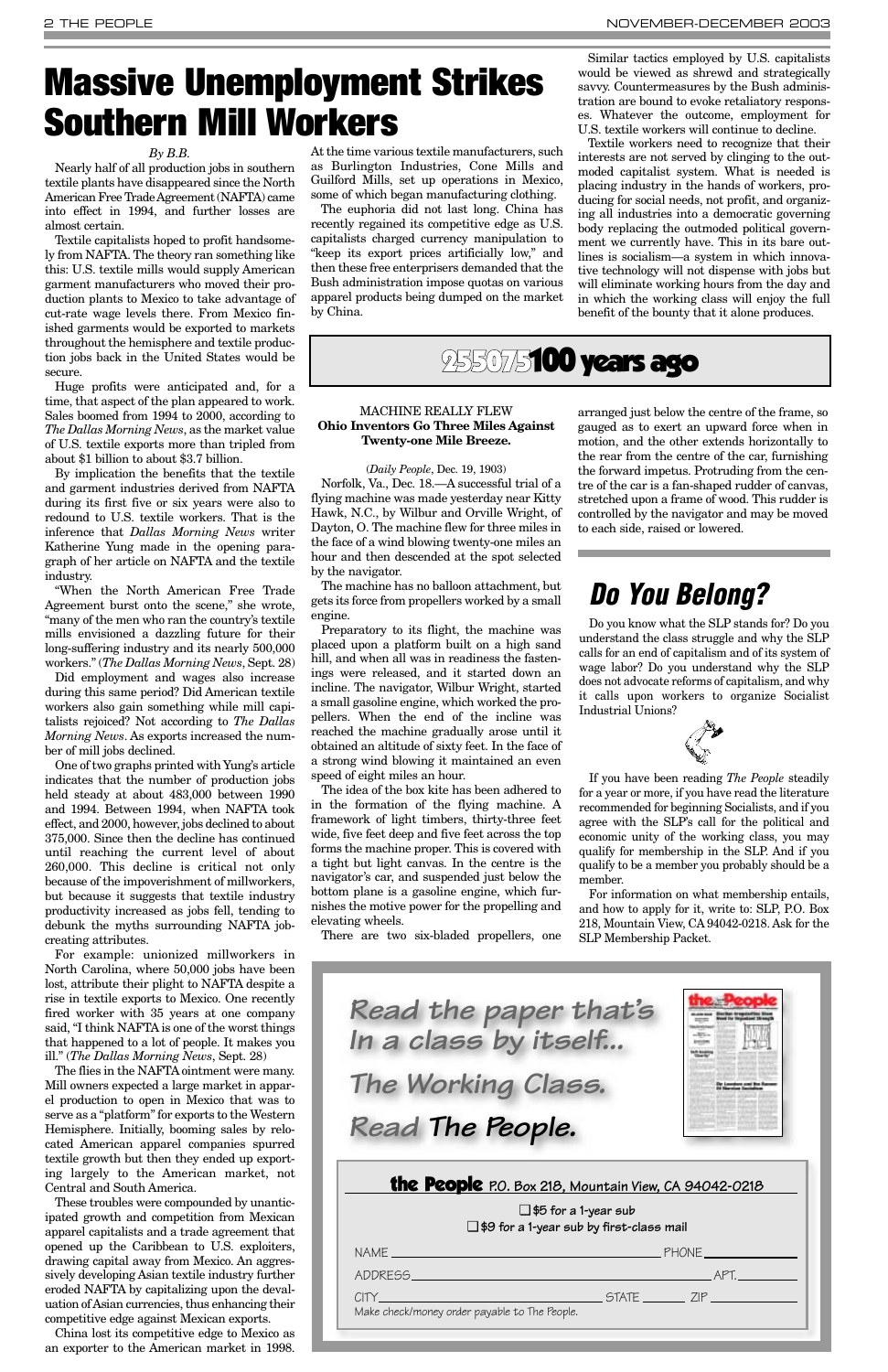**O**n Oct. 8, the day after California's<br>highly publicized special recall elec-<br>tion, the *San Jose Mercury News* prohighly publicized special recall elecclaimed the result a "BLOWOUT!"

"In a stinging rebuke of politics as usual," the *Mercury News* declared, "Gray Davis became only the second governor in American history to be recalled, as a tidal wave of voter anger swept the unpopular Democrat from office Tuesday and carried Republican Arnold Schwarzenegger into California's top job."

The Silicon Valley newspaper was right, but not in the way it meant. The election was a blowout, but not because more people voted to remove Gray Davis from office than voted to

keep him there, and not because Schwarzenegger got more votes than any of the other self-proclaimed aspirants after Davis' job. The special election was a blowout because only 8.4 million of the state's 15.4 million registered voters turned out on Election Day, while another 6.4 million who were eligible to register failed to do so before the deadline on Sept. 22. About 13.4 million Calfornians either failed to register as voters, registered but stayed home on Election Day, or did not get the two hours off with pay to cast their votes that the law requires.

In short, the overwhelming majority of Californians—61.5 percent of the 21.8 million who were eligible—turned their backs and closed their ears despite the millions spent to grab their attention and woo them to the polls. It was a "tidal wave" in the opposite direction from the one that was predicted.

If California's special election attracted worldwide attention it was primarily that of the capitalist media, and then largely because of the celebrity status of Arnold Schwarzenegger. For all that, however, the recall circus (as dubbed by some) might have gone by virtually unnoticed by most Californians if not for the \$80 million spent on campaign advertising by well-heeled candidates and the millions of additional dollars the media splurged on the "news" propaganda it bestowed on a few of the "front runners."

In the end Schwarzenegger, who decided to be a Republican so he could enter the race, succeeded in his bid to unseat and replace Davis as governor of the state. That outcome ostensibly reflected widespread dissatisfaction with Davis' record and "anger" over the state's worsening economic crisis, its rising unemployment rate and Davis' "mishandling" of the energy crisis of two years ago.

The Schwarzenegger campaign also accused the Davis administration of creating the country's "worst climate for business" because of higher taxes, workers' compensation insurance rates and energy bills. He put forward a fivepoint economic program that could easily be

reduced to one point—lowering taxes on corporations and workers' compensation insurance premiums to entice capitalists to keep their businesses in California and to lure others to return or to relocate to the state.

The special election followed a recall petition drive that had languished for months until a multimillionaire California capitalist politician—Congressman Darrell Issa—saw it as an opportunity to make a name for himself. Issa jumped aboard with the money to hire signature gatherers to collect the 2 million needed to qualify the recall proposal for the state ballot, and he promptly declared

himself a candi-

date to replace Davis. The ambitious multimillionaire eventually withdrew when a small army of equally ambitious would-be governors also proclaimed themselves candidates and paid the \$3,000 fee demanded by the state to have their names printed on the ballot. Schwarzenegger was only one in a field of 135 when the special election rolled around on Oct. 7.

The voters, angry or otherwise, were asked to vote "yes" or "no" on removing Davis from office and, regardless of how they voted on the recall question itself, to go on and choose one among the 135 would-be replacements.

When it was over media pundits and the politicians stuck to their story about California's voters being angry. However, a look at the official results posted on the Web site of California's secretary of state suggests something different.

The Democratic and Republican political machines made determined efforts to persuade more Californians to register as voters before the special election. According to the secretary of state's office, there were 21,833,141 people eligible to register on Sept. 22. That number was 366,867 more than were eligible to register for the general election in November 2002, despite Schwarzenegger's assertion that capitalists are abandoning the state and that large numbers of workers are following in search of new jobs. When registration for the special election closed, 15,380,536 Californians, representing about 70.5 percent of those who were eligible, were registered. Last year, 15,303,469, or about

71.3 percent of the eligible population, were registered. In spite of the \$80 million in campaign spending, combined with the propaganda "news" blitz, only 77,067 additional potential voters were sufficiently moved by the hoopla to register, and that increase was insufficient to prevent a decline of nearly one percent in registrations relative to eligibility. And when the voting was over, the results showed that the vast majority of Californians, the vast majority of who are, to repeat, workers, were not impressed by anything the candidates or the circus barkers in the media had to say.

Indeed, of the nearly 15.4 million people who registered before Oct. 7, only 8,408,323 went to the polls to vote "yes" or "no" on removing Davis, and of those only 8,113,033 went on to vote for one of the 135 candidates whose names appeared on the ballot.

The turnout on Oct. 7 represented only 54.5 percent of California's registered voters, which was far less than the 60 percent figure that had been widely predicted by the media and the pollsters, and only 38.5 percent of the 21.8 million who could have voted if they had all registered and gone to the polls.

What those results show is that neither the politicians nor the pundits know what the working class is thinking, unless it is that workers are not looking to Republicans, Democrats, or to their Green and Libertarian spinoffs, for solutions to the problems that plague the state and the country. The working class remains a

"sleeping giant" that \$80 million—\$9.52 for every vote cast—plus the media's propaganda "news" blitz could not arouse.

#### <span id="page-2-0"></span>*California's Recall Circus*

# **The Schwarzenegger-Davis Tussle**



*The People* (ISSN-0199-350X), continuing the *Weekly People*, is published bimonthly by the Socialist Labor Party of America, 661 Kings Row, San Jose, CA 95112-2724.

Periodicals postage paid at San Jose, CA 95101-7024. Postmaster: Send all address changes to *The People*, P.O. Box 218, Mountain View, CA 94042-0218. Communications: Business and editorial matters should be addressed to *The People*, P.O. Box 218, Mountain View, CA 94042-0218. Phone: (408) 280-7266. Fax: (408) 280-6964.

Access *The People* online at: www.slp.org. Send e-mail to: thepeople@igc.org.

Rates: (domestic and foreign): Single copy, \$1. Subscriptions: \$5 for one year; \$8 for two years; \$10 for three years. By firstclass mail, add \$4 per year. Bundle orders: 5–100 copies, \$16 per 100; 101–500 copies, \$14 per 100; 501–1,000 copies, \$12 per 100; 1,001 or more copies, \$10 per 100. Foreign subscriptions: Payment by international money order in U.S. dollars.

**Schwarzenegger promoted himself as a "man of the people" replete with vague promises of restoring California to its former glory.**



### **TEXAS**

#### **Houston**

**Discussion Meetings—**Section Houston holds discussion meetings the last Saturday of the month at the Houston Public LIbrary, Franklin Branch, 6440 W. Bellfort, southwest Houston. The time of the meetings varies. Those interested please call 281- 838-0008, e-mail houstonslp@frys.com or visit the section's Web site at http://houstonslp.tripod.com.

## **OREGON**

#### **Portland**

**Discussion Meetings—**Section Portland holds discussion meetings every second Saturday of the month. Meetings are usually held at the Central Library, but the exact time varies. For more information please call Sid at 503-226-2881 or visit our Web site at http://slp.pdx.home.mindspring.com.

But then we wondered. Who gave Kim that choice? Why didn't she have other choices? Why was her "freedom to choose" so limited? Did we miss something? No, the *Times* didn't say. The *Times* only prints the news that's fit to print. Some things just don't measure up to that standard. Sometimes you just have to think things through for yourself.

This is what we think. We think capitalism gave Kim her "choice." We think a social system that gives hardworking and loving moms like Kim that kind of choice is shameful, criminal. We think the *Times* knows all about it. We think its pages cover it over like a derelict on a park bench. We think it's time that workers thought about making another choice—outside the box, as they say. We'd like to offer them that choice—the choice between the capitalism that squanders our labor, our lives and our children and the social and economic democracy that socialism would mean. All the Justins and Justinas of the country are children of the working class. The SLP is the party of the working class, and *The People* is its voice. Help us bring the choice the SLP and *The People* have to offer to all the Kims, to all the moms and dads, whose only crime is that they want better lives for themselves and their children.

Please use the coupon on page 6 to support *The People's* annual Thanksgiving Fund.

# **. . . Freedom**

#### *(Continued from page 1)*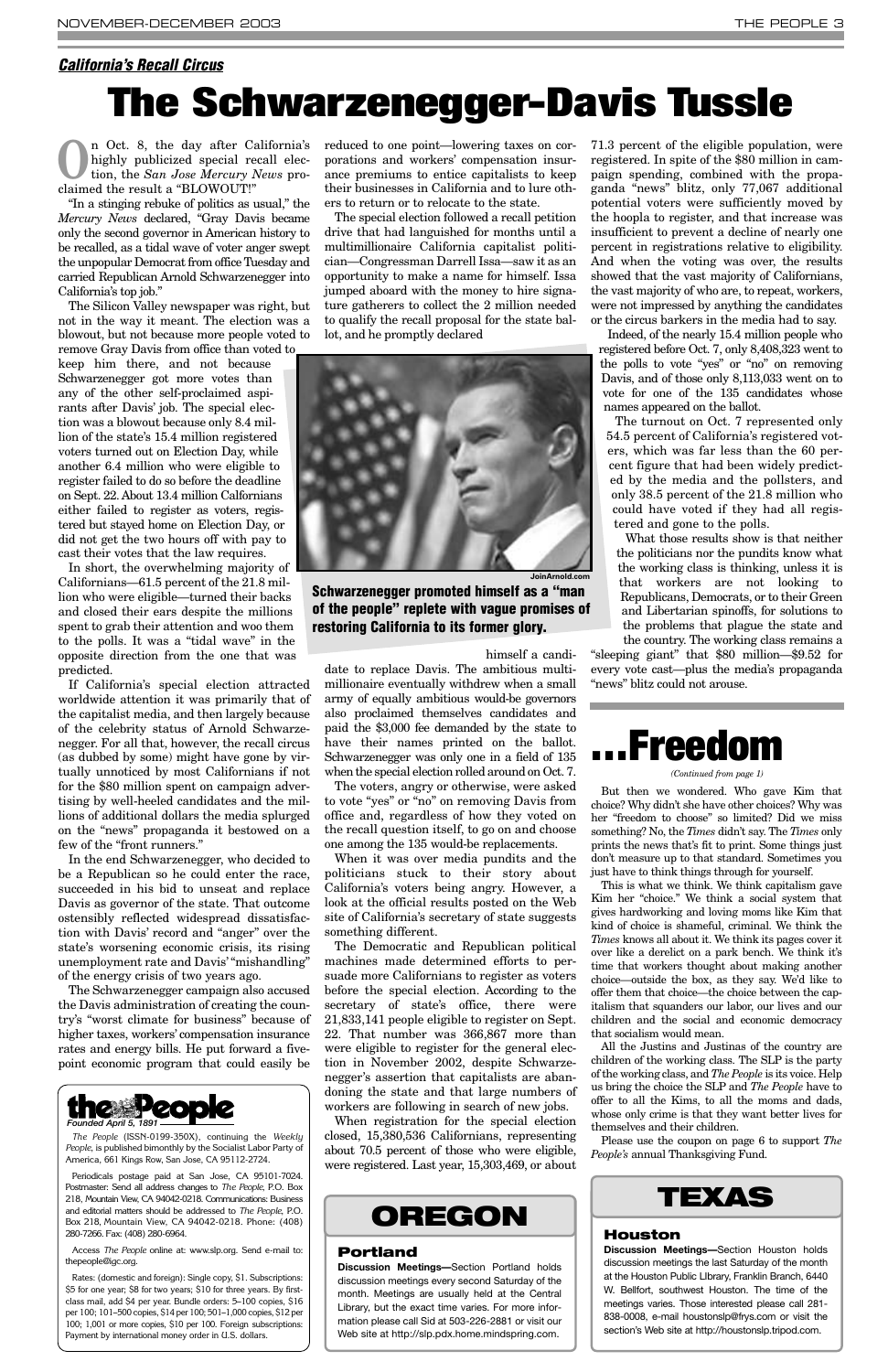October's strikes by 83,000 grocery workers in California, West Virginia and Missouri and 2,000 transit workers in Los Angeles underscore the ascendance of health care to a leading position in the class struggle over the division of the wealth produced by the working class. Planned or de facto cuts in health care coverage or benefits figure prominently in the struggles of all 85,000 workers—and promise to figure ever more prominently in the class struggle generally as the capitalist class increasingly turns the screws on workers to boost profits.

According to a September report co-released by the Henry J. Kaiser Family Foundation and the Health Research and Educational Trust, "The amount workers pay toward job-based premiums for family coverage skyrocketed 49 percent over the past three years," as an AFL-CIO account noted. The report also noted that the premium cost for job-based health plans rose a whopping 13.9 percent between 2002 and 2003—and 49 percent over the last three years.

At Wal-Mart, the county's largest private employer, more than 60 percent, or 600,000 of its workers, cannot afford the company's health care plan. According to the United Food and Commercial Workers union, over 3,000 U.S. working families are presently losing health insurance coverage every day. During the Bush administration alone, 3.7 million workers have lost their coverage—making the total 44 million today. While 63 percent of U.S. workers had health care plans at work (essentially as part of their wage) a decade ago, only 45 percent have such plans in 2003.

What good does collective bargaining do when the owners you try to "bargain" with say, "Take these cuts or you're out!"—and have the power to enforce that ultimatum thanks in part to the growing army of unemployed their system produces? How effective can a strike be when owners can and do fire and replace strikers en masse or starve them into submission? How far can a union go in protecting or advancing workers' interests if it accepts capitalism and the "right" of capitalists to make a profit, as do today's unions?

These figures represent in broad outline the scope of the vicious attack the working class is presently attempting to defend itself against. We say "attempting," because the figures show the struggle is clearly not going well for workers. That trend is not likely to change if workers continue to be "organized" as they presently are and are limited to the goals and tactics of the present unions.

Today's procapitalist unions just aren't cutting it for workers because they are based on the idea that the union's role is to cooperate with the owners and reach a bargain acceptable to them. Their whole approach and their main and increasingly seldom-used weapon—the strike, which leaves the factories and services in the hands of the employer—are simply inadequate.

What workers in every industry need today is a new, revolutionary union movement that aims to organize the entire working class—employed and unemployed, blue and white collar—along industrial lines for the express purpose of taking *control* of the industries, declaring them the property of society and administering them through a collective, democratic process to meet society's wants and needs. Along the road to that goal such a labor movement would force more concessions from the capitalists—and better defend such things as health care benefits—than a procapitalist union ever could.

Adequate health care—and much more—could be gained by a working class fitted differently for the contest. Suppose that workers organize a different *kind* of unionism with a different form, different tactics and a different goal. Such a union would start by recognizing a basic fact. Since all capitalists are in business to reap as great a profit as possible—or face failure at the hands of some competitor who more closely acts on this principle—the owners of the industries, the capitalists, as a class, constantly strive to keep labor costs as low as possible. That means displacing workers, forcing down wages and cutting benefits to the bone. Workers, as a class, resist as best they can. There is a constant struggle between these classes.

But since capitalists own the industries and therefore have the power to shut them down, move them and lay off or replace workers at will, and workers must sell their ability to work to the capitalists in order to live, the capitalists have the upper hand in this *class struggle*. The more unemployment grows, the more leverage the capitalists have to beat down workers' wages, benefits and working conditions.

Suppose unions aim to challenge the capitalists' power itself—unions that recognize another basic fact: that it is the workers, as a class, that built and run all the nation's industries and services. The industrial property that today's capitalists own is an accumulation of wealth *stolen* from the working class over the years through the process of *exploitation—*paying workers wages equal to only a fraction of the wealth *they alone* create.

Suppose we build a new kind of union—a union that recognizes that workers don't need a minority class of parasitical owners in order to run the industries, union that aims not to *bargain* with the capitalists but to *dispossess* them.

<span id="page-3-0"></span>

In the socialist society which is the goal of such a movement, a worker-controlled health care industry would be part of a new social system in which all of society's productive efforts would be democratically planned and administered to meet human needs.

Such a classless industrial society would be able to realize the potential that already exists in advanced industrial nations to provide excellent health care for all. It would be a simple matter of the people voting to allocate the resources and labor needed to do so.

This is the essence of the Socialist Industrial Union program of the Socialist Labor Party—a program through which society as a whole can control the economy to satisfy the needs of all, not to reap profits for a few.

As today's trends toward falling real wages, increasing labor time and accelerating cuts to benefits like health care plans demonstrate, the alternative to such a revolutionary movement is really nothing less than submission to capitalism's own brand of slavery. *—K.B.*

#### **The Worker's Hope** (*Daily People*, Aug. 3, 1913)

"The real economic hope of the worker is in greatly increased accumulation of capital. 'Capital, more capital, and yet more capital,' should be his watchword. At every increase of accumulated wealth he should rub his hands and congratulate himself. Instead of capital being the enemy, it is the friend. Instead of the worker wishing to see capital destroyed, it should be his end and aim to see it built up and increased."

This from the aristocratic London *Spectator*, sounds nice and plausible just as if an oysterman, with a nice fat bivalve on his lap ready for opening, should address it so:

"Now, oyster dear, don't squirm so. Your real economic hope is in greatly increased sharpness of knives. 'Sharpness' should be your watchword. At every improvement of knife blades you should rub your shells and congratulate yourself. The knife that opens you, instead of being your enemy, is your friend. Instead of wishing to see knife blades destroyed, it should be your sole endeavor in life to see them enlarged, thickened and ground ever keener that you may be opened all the easier."

Capital does not, as the folks who live on our backs would like to see us believe, mean wealth. In popular parlance, the sun rises. In scientific language the sun stands still and the Earth dips toward it. In the popular lingo handed down to us from the exploiters' schools, capital and wealth are the identical things. In the speech of science, capital is wealth with one added function—that of exploiting, or wringing surplus value out of labor.

When the tools needed for production were simple and cheap, everyone could employ himself. There was wealth, but there was no capital. In this country, at least, where everyone got an even start, there were no John D. Rockefellers, but neither were there any Henry Jacksons falling starving on the street. Everyone possessed the full value of his labor. He gave none of it up to any master.

As soon, however, as the tool of production became too great for every man to acquire, wealth took on a new power. In the hands of those who possessed it, it became a means of purchasing the tool that all needed; it grew into an instrument of oppression; it became capital. Those who worked for the owner of the tool, the capitalist, no longer enjoyed the full product of their labor. The major part they had to turn over to him. The workman was now, as it were, put through the wringer. Whatever of wealth he could carry with him between the rollers, became his wages. What was wrung out in the process—and this was always the greatest portion—flowed into the boss' tub, labeled "profits." Every increase of capital amounted to a tightening of the screws—more wealth stayed in the boss' tub, less dripped through into the pay envelope.

## *Health Care & Class Struggle*

#### *A De Leon Editorial*

## **'Capital'and'Wealth'**



*Capital and wealth are not the same. Capital is wealth stolen from labor and used to steal even more.*

## what is socialism?

Socialism is the collective ownership by all the people of the factories, mills, mines, railroads, land and all other instruments of production. Socialism means production to satisfy human needs, not, as under capitalism, for sale and profit. Socialism means direct control and management of the industries and social services by the workers through a democratic government based on their nationwide economic organization.

Under socialism, all authority will originate from the workers, integrally united in Socialist Industrial Unions. In each workplace, the rank and file will elect whatever committees or representatives are needed to facilitate production. Within each shop or office division of a plant, the rank and file will participate directly in formulating and implementing all plans necessary for efficient operations.

Besides electing all necessary shop officers, the workers will also elect represenitives to a local and national council of their industry or service—and to a central congress representing all the industries and services. This all-industrial congress will plan and coordinate production in all areas of the economy. All persons elected to any post in the socialist government, from the lowest to the highest level, will be directly accountable to the rank and file. They will be subject to removal at any time that a majority of those who elected them decide it is necessary.

Hence capital is not the workingman's friend. Its increased accumulation spells for him not cause for rejoicing, but increased suffering. And what he must do to save himself is just what the aristocratic *Spectator* warns him against doing: destroy capital—not wealth, that is, but that especial func-*(Continued on page 5)*

Such a system would make possible the fullest democracy and freedom. It would be a society based on the most primary freedom—economic freedom.

For individuals, socialism means an end to economic insecurity and exploitation. It means workers cease to be commodities bought and sold on the labor market and forced to work as appendages to tools owned by someone else. It means a chance to develop all individual capacities and potentials within a free community of free individuals.

Socialism does not mean government or state ownership. It does not mean a state bureaucracy as in the former Soviet Union or China, with the working class oppressed by a new bureaucratic class. It does not mean a closed party-run system without democratic rights. It does not mean "nationalization," or "labor-management boards," or state capitalism of any kind. It means a complete end to all capitalist social relations.

To win the struggle for socialist freedom requires enormous efforts of organizational and educational work. It requires building a political party of socialism to contest the power of the capitalist class on the political field and to educate the majority of workers about the need for socialism. It requires building Socialist Industrial Union organizations to unite all workers in a classconscious industrial force and to prepare them to take, hold and operate the tools of production.

You are needed in the ranks of Socialists fighting for a better world. Find out more about the program and work of the Socialist Labor Party and join us to help make the promise of socialism a reality.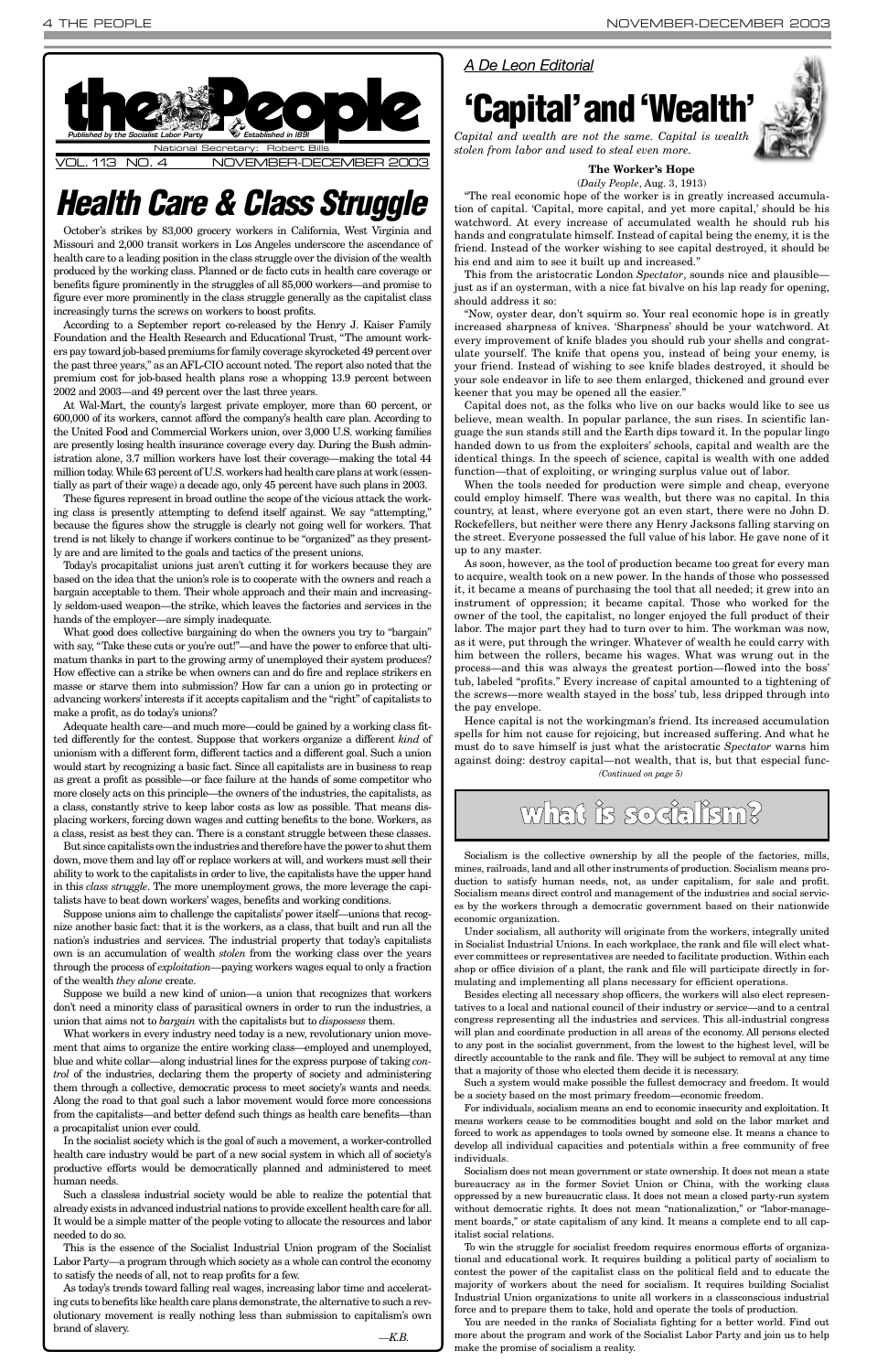#### *By B.B.*

Russell S. Smith is a well-known architect and writer who is concerned. Writing for a recent issue of *Architectural Record* about this chaotic sprawl of random residential communities, commercial buildings and strangling expressway networks that now engulf the cities of the nation, Russell argued that "Americans have not fully come to terms with the dissonance between the historical suburban dream and what is emerging as a megasuburban reality."

Russell deplores the lack of coordinated transportation and development planning, emphasizes the need for increased residential densities and advocates rigorously enforced bans on agricultural and forest land encroachments.

"Megaburbia is what happens when threequarters of a 282-million-person nation live in what we are used to calling suburbs," Russell wrote. "Many are places that have grown a hundred or a thousandfold over the past 30 years. They are the places that have nurtured high technology, research and advanced manufacturing. Now the beltway burbs and centerless low-rise cities overshadow the central cities in both population and economic activity. Silicon Valley, in California, the pharmaceutical belt in northern New Jersey, and the bistate suburbs of Washington, D.C., have built economies comparable to entire nations."

Combining his own observations with some of other concerned observers—such as Robert E. Lang whose recently pub-

lished *Edgeless Cities: Exploring the Elusive Metropolis* has attracted considerable attention within professional circles—Russell added the following:

•"Beltway burbs and centerless low-rise cities overshadow the central cities in both population and economic activity."

•Sprawling high-density business strips typically dump traffic into 10-lane expressways that endlessly proliferate throughout the land.

•"Edgeless cities," usually lying 15 to 30 miles along sinuous beltways, are places that have no focus and no sense of being cities.

•Competition is fierce among these townships as they vie to open up more and more land for commercial, industrial and housing developments. They are enticed by the fact that "business

picks up much of the tab for government services."

"Edgeless city" is the least definable of the new terms used to describe the latest developments in suburban sprawl. One description comes from the Brookings Institution, publisher of Lang's study.

"Edgeless cities are a sprawling form of development that accounts for the bulk of office space found outside of downtowns," it said. "Every major metropolitan area has them: vast swaths of isolated buildings that are neither pedestrian friendly, nor easily accessible by public transit, and do not lend themselves to mixed use. While critics of urban sprawl tend to focus on the social impact of 'edge cities'—developments that combine large-scale office parks with major retail and housing—edgeless cities, despite their ubiquity, are difficult to define or even locate. While they stay under the radar of critics, they represent a significant departure in the way American cities are built and are very likely the harbingers of a suburban future almost no one has anticipated."

Russell's list of particulars is woefully lacking in describing the true physical impact of anarchistic capitalist suburbanization. For example, among "megaburbs'" debilitating effects, air pollution has been growing at an astounding rate over the past two decades. Sports utility vehicles, Humvees and pickups have emerged as an adjunct to the megaburban lifestyle consonant with the growth of "discount" stores where families are encouraged to "load up." Spearheading into the pristine

countryside and fertile farmland, advancing echelons of road and utilities construction equipment, cement plants and a phalanx of other debilitating sources add to the pollution. There are other monumental impacts too.

**Suburban sprawl"** has become so extensive<br>and taken on so many new dimensions in<br>recent years that some new terminology<br>has a many integrange to density it. Some of the and taken on so many new dimensions in has come into vogue to describe it. Some of the new descriptive terms are "megaburbs," "edgeless cities" and "megalopolitan sprawl." "

> Consider the recent collapse of electrical utility services on the northeastern section of the country. Such events underline the growing instability of utilities controlled only by the limits of a profitable development market. Lack of water resources has been stretched to crisis proportions by large acreage lawn sprinkling, commercial properties and industrial uses. They loom large in suburban areas such as Phoenix and Los Angeles, being two of the most acute examples. Waste disposal continues to grow as mountainous landfills are maxed out. Russell calls for controls and coordination on growth such as those imposed by the city of Portland, Ore., and Vancouver's recently constructed light rail transit system. Isolated examples of coordinated mass transportation and land use are dwarfed by the problems sprawl poses. He also suggested higher density housing projects on infill urban sites. Obviously, despoiling fresh acreage on greenfield sites is far more profitable to a developer; that is why they do it. Indeed, Russell points to numerous competing political jurisdictions that are "hungry for the tax receipts that development will bring" and that offer various enticements to encourage investments. "Given that aversion to innovation that prevails in the real estate industry," he added, "it's still tough to create new development models that engage suburban fears while lowering land consumption and encouraging greater use of auto alternatives." Demanding controls and legislation, holding seminars, developing puny case studies, holding interminable discussions and issuing papers have amounted to little more than handwring

ing by well-meaning architects and planners over the years as sprawl has gone from bad, to terrible, to intolerable. Architects and planners cannot solve the problems inherent within capitalism that make the infernal system what it is and capitalist cities what they are, massive "machines" for generating profit. All they can do is take orders, not give them.

Despite all the media hype about the "suburban dream," "the American dream" and such rubbish, "megaburban" living was not one that the working class has chosen. It is a contrivance instigated decades ago with the promotion of racist attitudes and "Jim Crow" prejudices to drive white workers from older neighborhoods into new development areas. An unholy alliance of real estate, automobile, appliance manufacturers, homebuilders' associations, oil companies

and banking interests—in other words, the entire capitalist class—were participants.

Here is how the selling of the "American Dream" worked. It was simple: The population is told what they will like and then are asked: "Now, what would you folks like?" This is the game of marketing. It is "brainwashing." The "burbs" was a living pattern imposed upon Americans because it represented an immense market for the disposition of millions and millions of tons of commodities. Similarly, in the past maximizing profits determined the living conditions of those workers who festered in impoverished mining towns and in harsh, dense, miserable factory towns within the old city structure.

Historically, capitalist cities arose when the medieval guild system collapsed. Guild masters, incipient capitalists, sought cheap cottage-industry labor in the countryside to undercut the wages of town artisans, while manorial overlords confiscated the common village grounds of the peasantry for sheep

runs and the manufacture of wool. The resulting influx of impoverished peasants, the incipient proletariat, into medieval towns provided the basis of the manufacturing era and ultimately the era of modern industry. Workers'consent was not sought then, and is not sought now.

Russell is not oblivious to the capitalist origins of the problems that "megaburbia" causes.

"The suburb had historically acted as a residential refuge from the city, which was the dynamic factory of capitalism, perpetually tearing itself down and building itself up to respond to the market's incessant demand and everchanging whim," he wrote.

Curiously, his article is accompanied by the question, "How does the architect enter the pitched battles of suburbia—zoning, open space,

traffic and transit?"

However, there is no indication that Russell has even considered the socialist alternative, in which informed popular consent will be the basis of all social planning and industrial activity.

How will the working-class majority in socialist society rectify the grave "megaburbian" problem capitalism has created? It will do so by introducing a complete change in the mode of production, thus ending production for profit and enshrining production for use. It will also establish the goal of achieving a balance between the natural world and the manufactured world.

This task will be informed by democratic control of production and the most advanced scientific techniques, and planning methodologies toward the goal of safe, healthful human and animal habitats. We can only imagine what socialist communities will look like. However, unlike capitalist cities that are fragmented agglomerations of billboard-like structures, where discord reins supreme and that compete with one another for sales identity, socialist cities and communities will reflect harmony and integration.

# **'Megaburbs'—Another Capitalist Blight On the Social Landscape**

tion of wealth which consists of opening and sucking the juice out of him as an oyster is opened with a knife.

That he only can do by organizing industrially and politically for the overthrow of capitalism, and the establishment of socialism. That, and that alone, is the worker's hope.

#### *(Continued from page 4)*

### **. . . De Leon Editorial**

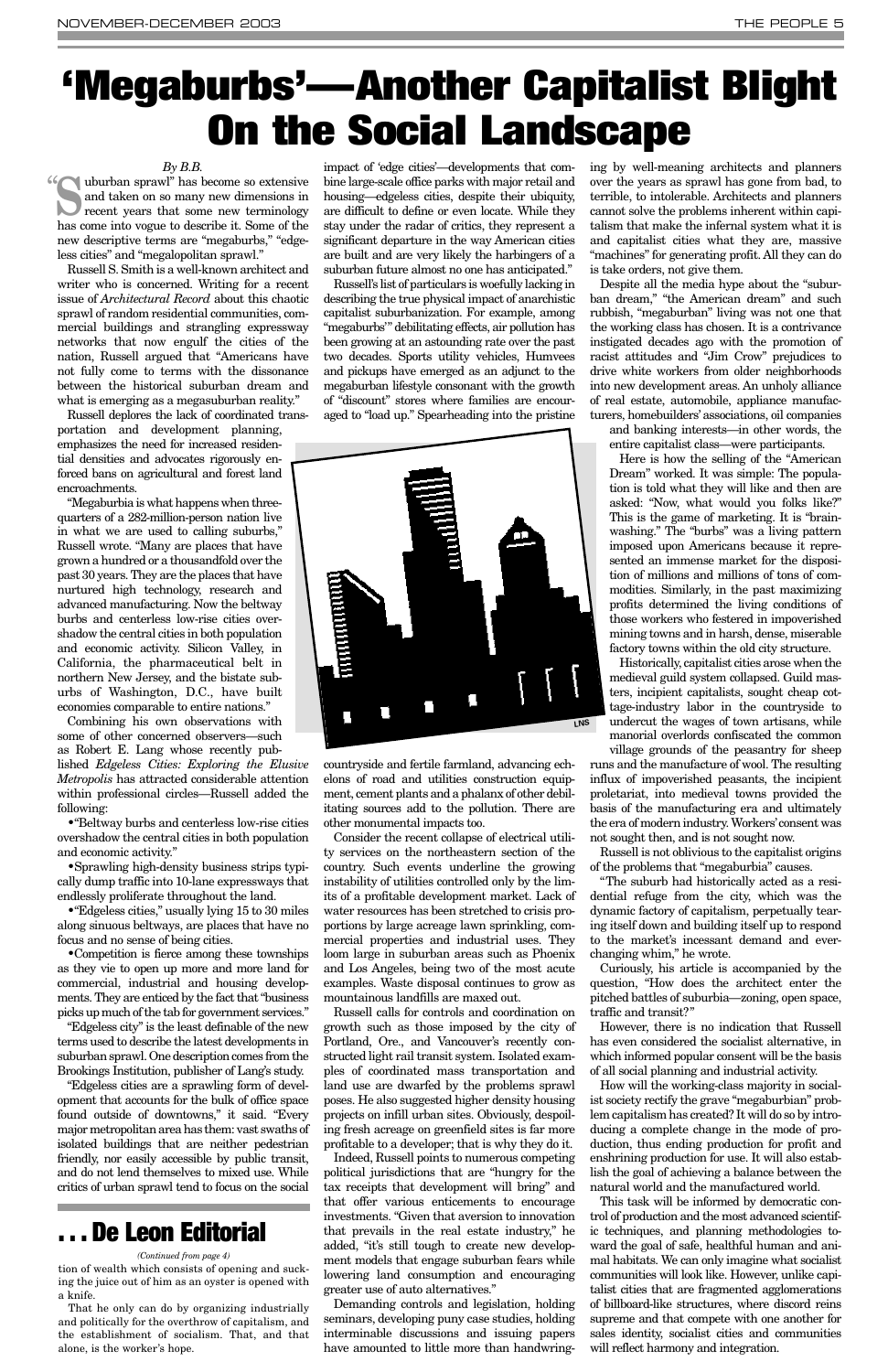called "labor market distress" (the misery of millions of workers) "was in double digits, at 10.2 percent."

"For the second consecutive year," an article in the *Chicago Tribune* reported in October, "the number of Americans living in poverty has gone up. Almost 1.7 million fell into poverty last year, the U.S. Census Bureau reports, which pushed the official poverty rate up to 12.1 percent from 11.7 percent in 2001." The new (and also understated) official total is 34.6 million, including 12.1 million children.

Moreover, real wages are again falling after a few years of small gains in the late 1990s that failed to make up the previous two decades of fall. According to the *Chicago Tribune*, "more than 30 million (or one in four) American workers now work in jobs that pay poverty wages, provide little or no health benefits and allow little flexibility in family-leave time for quality child care." The Census Bureau also reported in October that 43.6 million Americans had no health insurance in 2002, up 2.4 million from 2001.

Such figures show the U.S. working class is under serious attack; its living standards are undergoing a vast change for the worse thanks to the choices—most of which are being forced by competition and the profit motive—of a tiny class that owns and controls the means of life.

That tiny ruling class, on the other hand, is raking in more wealth than ever. The net wealth of the nation's richest 400 persons, for example, "rose 10 percent to \$955 billion this year from 2002," according to *Forbes* magazine. And, as the October *Boston Business Journal* article noted, "With 88 percent of companies in the S&P 500 reporting so far, average profit growth has come in at 13.1 percent" over the same quarter (ending March 31) last year.

This vast shift is taking place at the same time as, and thanks to, a many-faceted attack on working conditions that has employed U.S. workers working longer hours than those in any other advanced industrialized country while millions more languish in unemployment. With the capitalist class siphoning off not only the bulk of any increases in the value of the goods and services produced by workers due to increased productivity—and U.S. workers are the most productive in the world—but also the bulk of the total product of their labor, it's no wonder the capitalist class is getting richer while the working class is getting poorer and poorer.

The division between the two classes has never been more apparent. Yet there are few signs that many workers recognize it. In the coming months, the exploitation of labor by capital will intensify, but will more workers begin to recognize that this class division cannot be resolved without a fundamental change in how our socie-

ty is organized? Hollywood, preachers, academia and pundits in the media can be counted on to promote the illusion that the growing disparity between the wealthy and the working class can be mitigated by tinkering with such things as the tax laws or with the regulations governing foreign trade.

As in the past, these defenders of the capitalist system of exploitation will continue to work tirelessly to promote the idea that the government can be altered in ways that will ease the effects, or even resolve, the economic crisis that capitalism has created. Such nonsense undoubtedly will continue to deceive a majority of workers unless it is countered by a more vigorous and determined effort by members and supporters of the SLP.

Workers more than ever need a voice that can help them begin to fight back against the capitalist system that exploits and oppresses them. Under that system, workers have produced the means to liberate all of society from want and the fear of want. But those means—the facilities of production—are owned by the minority class that parasitically lives off workers' labor.

That class makes all the important economic decisions that rule workers'lives. The capitalists decide who to hire or fire, whether to keep a factory open, shut it down or move it elsewhere, what will be produced and how it will be produced, all according to their own profit interests. Driven by the profit motive, they are incessantly forced to reduce labor costs to the lowest possible levels.

This irrational, decaying system keeps growing millions in dire need of the goods and services they need, even as the facilities that could provide those goods and services are kept idle because not enough goods or services can be sold at a profit for the owning minority. In short, capitalism itself is the major impediment to the economic security of the great majority in society, the working class.

More than ever, workers must recognize that they, as a class, are the ones who built up, and now run, the industries and services. The industrial property that today's capitalists own is an accumulation of wealth stolen from the working class over time through the process of exploitation—paying workers only a fraction of the wealth they alone create. Workers must recognize that they don't need these parasitical owners to run the industries.

If they are to escape the downward spiral into ever greater unemployment and poverty that capitalism promises, and all the social evils that flow therefrom, workers as a class must build a movement to *abolish* the existing system and build a new one. They must build a system under which they collectively control the industries and services, which must be placed under the ownership of all society, and administer them democratically to satisfy the needs and wants of all.

Such a socialist movement will not be easy to build. The capitalist class, its politicians, media, supporting labor bureaucrats and others will resist it. But the seeming strength of those forces, and the seeming weakness of the workers, consists mainly in the ignorance workers now have of the real source of their problems. Once aware of the socialist answer to those problems, and of their potential strength as the creators of all social wealth, the workers can forge an invincible movement for real social change.

The Socialist Labor Party's program of Socialist Industrial Unionism explains what must be done—how the workers themselves can build a new society in which they will possess the power to determine their own future economic well-being. It is knowledge of that program that must be imparted to the working class if workers are to have a real recovery, a real alternative to the certain malaise of capitalism. Join us to make sure the voice of socialism can reach more workers!

### **. . . ' Jobless Recovery'**

#### SLP • P.O. BOX 218 • MTN. VIEW, CA 94042-0218

| This is my contribution of \$ ______ for <i>The People's</i> Thanksgiving Fund, which will help to support |
|------------------------------------------------------------------------------------------------------------|
| the SLP's official journal. (Make checks/money orders payable to <i>The People</i> .)                      |

| I pledge $S$ $\equiv$ | $\angle$ . I will pay this pledge by | (data). |
|-----------------------|--------------------------------------|---------|
|-----------------------|--------------------------------------|---------|

## **Support** *The People's Thanksgiving Fund!*



| NAME And the second contract of the second contract of the second contract of the second contract of the second contract of the second contract of the second contract of the second contract of the second contract of the se |     |
|--------------------------------------------------------------------------------------------------------------------------------------------------------------------------------------------------------------------------------|-----|
| ADDRESS AND ARREST AND A RESIDENCE AND A RESIDENCE OF A RESIDENCE OF A RESIDENCE OF A RESIDENCE OF A RESIDENCE                                                                                                                 | APT |
| Acknowledgments will be made in The People. Please indicate if a receipt is desired: $\Box$ Yes $\Box$ No.<br>(Political contributions are not tax deductible.)                                                                |     |
|                                                                                                                                                                                                                                |     |

#### *(Continued from page 1)*

### directory

#### **UNITED STATES**

**NATIONAL OFFICE—**SLP, PO Box 218, Mtn. View, CA 94042-0218; (408) 280- 7266; fax (408) 280-6964; e-mail: socialists@slp.org; Web site: www.slp.org.

**BUFFALO, N.Y.—**E-mail Ron Ingalsbe: Wanblee27@aol.com.

**CHICAGO—**SLP, P.O. Box 1432, Skokie, IL 60076.

**CLEVELAND—**Robert Burns, 9626 York Rd., N. Royalton, OH 44133. Call (440) 237-7933. E-mail: j.oneil@worldnet. att.net.

**DALLAS—**Call Bernie at (972) 458-2253.

**EASTERN MASS.—**Call (781) 444-3576.

**FRESNO, CALIF.—**Call Paul Lawrence at (559) 268-2170.

**HOUSTON—**Call (281) 424-1040. Web site http://houstonslp.tripod.com. E-mail: houstonSLP@frys.com.

**MIDDLETOWN, CONN.—**SLP, 506 Hunting Hill Ave., Middletown, CT 06457. Call (860) 347-4003.

**MINNEAPOLIS—**Karl Heck, 5414 Williams Ave., White Bear Lake, MN 55110-2367. Call (651) 429-7279. E-mail: k57heck @cs.com.

**MILWAUKEE—**E-mail:milwaukeeslp@webtv.net.

**NEW LONDON, CONN.—**SLP, 3 Jodry St., Quaker Hill, CT 06375. Call (203) 447-9897.

**NEW YORK CITY—**Call (516) 829-5325.

**PHILADELPHIA—**SLP, P.O. Box 28732, Philadelphia, PA 19151.

**PITTSBURGH—**Call (412) 751-2613.

**PONTIAC, MICH.—**Call (810) 731-6756.

**PORTLAND, ORE.—**SLP, P.O. Box 4951, Portland, OR 97208. Call (503) 226-2881. Web: http://slp.pdx.home.mindspring.com. E-mail: slp.pdx@ mindspring.com.

**SACRAMENTO, CALIF.—**SLP, P.O. Box 221663, Sacramento, CA 95822-8663.

**SANTA ROSA, CALIF.—**SLP, P.O. Box 526, Forestville, CA 95436-0526.

**S.F. BAY AREA—**SLP, P.O. Box 70034, Sunnyvale, CA 94086-0034. E-mail: slpsfba@netscape.net.

**SEABROOK, N.H.—**Richard H. Cassin, 4 New Hampshire St., Seabrook, NH 03874.

**ST. PETERSBURG, FLA.—**Call (727) 321-0999.

#### **AUSTRALIA**

Brian Blanchard, 58 Forest Rd., Trevallyn, Launceston, Tasmania 7250, Australia. Call or fax 0363-341952.

#### **CANADA**

**NATIONAL OFFICE—**Socialist Labor Party of Canada, P.O. Box 11091, Station H, Ottawa, ON K2H 7T9, Canada. Call Doug Irving at (613) 226-6682. E-mail: j.dougirving@sympatico.ca.

**VANCOUVER—**SLP, Suite 141, 6200 McKay Ave., Box 824, Burnaby, BC, V5H 4M9.

#### **GREAT BRITAIN**

Jim Plant, P.O. Box 6700, Sawbridgeworth, CM21 0WA, UK. E-mail: socliterature@btopenworld.com. Fax 01279-726970.

#### **PUERTO RICO**

Call C. Camacho at (787) 276-0907. E-mail: redflags@coqui. net.

#### Abolition of Poverty By Daniel De Leon

An examination of capitalism and its philo-

sophical "justifications" as presented by a Jesuit priest. Contrasts socialism's materialist conception of history with class society's "idealism."

72 pp.—\$1.25 postpaid

NEW YORK LABOR NEWS P.O. Box 218, Mtn. View, CA 94042-0218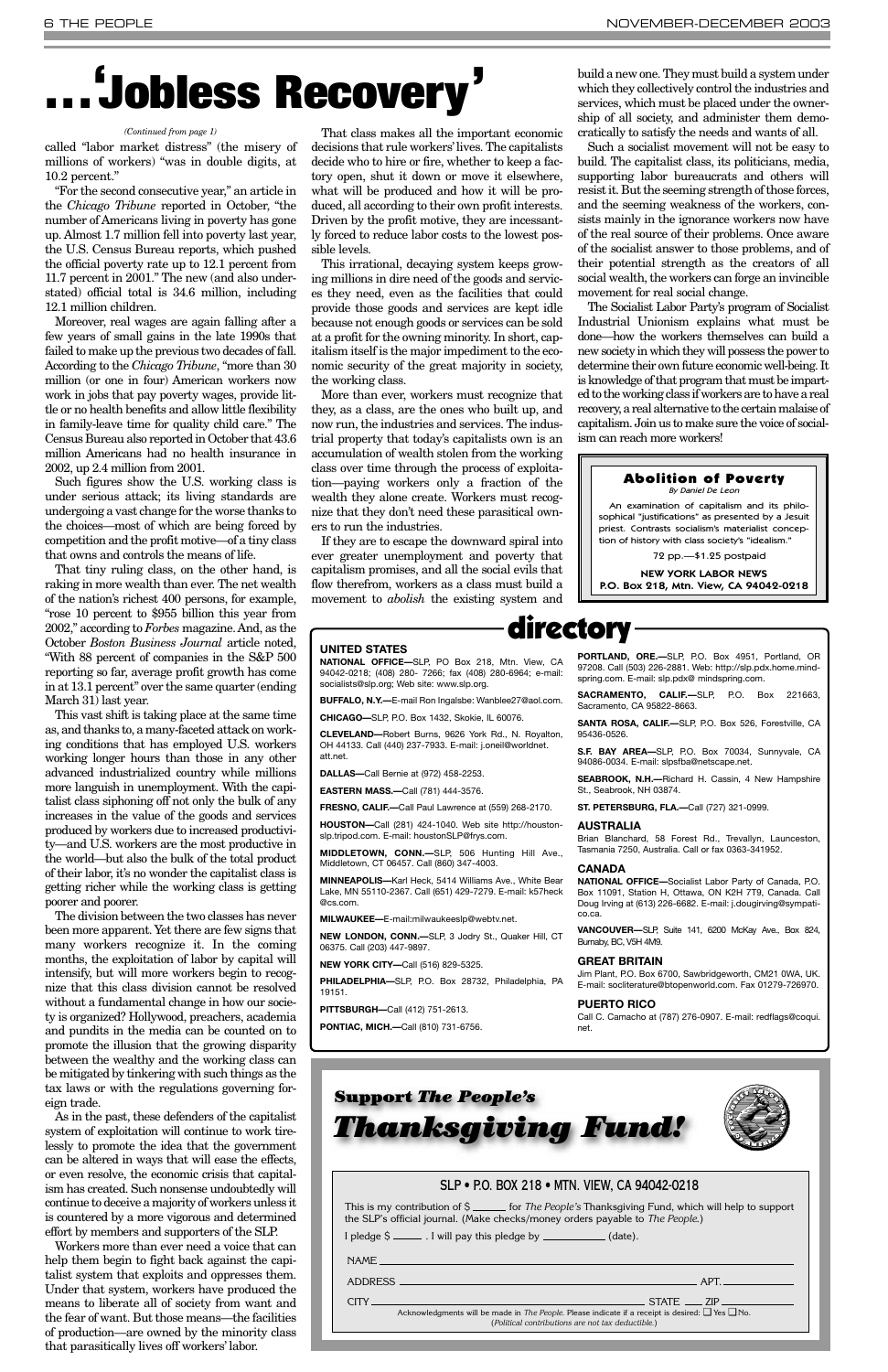of Alabama] has spoken of the loss of these markets [of Western Europe]. Of course, if Russia takes over Western Europe, we shall have permanently lost these markets. But does the senator think for one moment that if we lose our historic markets in Western Europe, we shall be able to maintain the private enterprise [capitalist] system in the United States....

"Mr. HILL. I do not think so. I support the Marshall Plan....

**\***

"Mr. EASTLAND. American industry could not profitably operate with the loss of these markets, as it cannot profitably operate unless it can run at capacity or near capacity. Foreign markets are essential to that....So when we support this [Marshall Plan] program and follow it by armed force if necessary, we are saving the capitalistic system in the United States, because Russia knows that she could destroy our economy and our system without firing a shot simply by refusing to do business with us."

American capitalism today is confronted by new competitors, such as China, Japan and the European Union, and with a new and potentially greater economic crisis. Although few have ventured to compare today's situation with the Great Depression of the 1930s or to the Cold War, the parallels are there.

The crisis that threatened world capitalism with total collapse before the Second World War, for example, was fundamentally a crisis of "overproduction." The working classes of the industrialized nations had produced too much for markets to absorb and production ground to a virtual halt. The attack on Pearl Harbor and the war that followed changed all that. American industries were placed on a war footing and the widespread unemployment of the depression years quickly disappeared. Millions of workers were drafted into the military and the ensuing "labor shortage" was met by drawing millions of women into industrial jobs.

Something similar is occurring today. As a front-page article on industrial "overcapacity" in *The New York Times* of Oct. 19 summed it up:

"Not since the severe recession of the early 1980s has capacity use in manufacturing stayed so low for so long, government data show. Production as a percentage of total capacity fell precipitously in the aftermath of the last recession, which ended in 2001, and 23 months into the recovery, the upturn has still not come. On average, manufacturers are using less than 73 percent of their capacity.

"Struggling to get rid of this costly glut, many companies continue to shut plants and lay off the workers, as the Goodyear Tire and Rubber Company is doing in Huntsville, Ala., where it is closing a tire plant that employs 1,100 people. Or they have consolidated operations in one or two sites instead of a dozen, as Procter itself has done in the production of detergents, eliminating workers in the process. Other companies, notably the nation's automakers, have discounted prices and offered rebates to sustain production at respectable rates of capacity — a tactic that squeezes profits and discourages hiring."

Democratic opponents of the Bush administration's "reconstruction" program for Iraq claim that it cannot be compared to the Marshall Plan, not because of any difference over the "humanitarian" pretenses, but because Congress was not consulted to the same extent as the Truman-era program for rebuilding Europe. However, it is neither the pretenses nor the method that makes



"Bremer [Paul Bremer, the U.S. administrator in Iraq] and other administration officials say Iraq's needs are immediate and desperate, and the investment is necessary to prevent Iraq from returning to the kind of tyranny that can breed terrorism.

"But Larry Bland, the editor of General George Marshall's papers, said the primary purpose of the European reconstruction program was not a guarantee of safety or pure altruism but rather American and global economic needs.

"'The primary emphasis of the Marshall Plan was on restimulating trade,' said Bland, who has produced four volumes of the former secretary of state's papers for the Marshall Foundation.

"'The countries of Europe...had no money to buy anything from us, so trade was dead. The idea was to stimulate their economy so they could buy goods again,' he said.

"Some Republicans, like Senator John Warner of Virginia, chairman of the Armed Services Committee, said the comparison to the previous plan was apt, predicting that the reconstruction of Iraq would eventually pay for itself many times over."

It remains to be seen what the Bush administration's \$87 billion package will do to help U.S. capitalism out of its current economic predicament. What is certain, however, is that economic crises that bring economic insecurity to millions of workers and that multiply the chances of new conflicts over markets, sources of raw materials and strategic advantage will continue as long as capitalism is permitted to survive.

#### (Aug. 16—Oct. 10)

*Daniel De Leon Sesquicentennial Fund* Joan Davis \$800; \$500 each Daniel Deneff, Irene Schelin, Jack Radov; \$300 each Marie & Ray Simmons, Section Cleveland; the Banks Family (In memory of Max Banks and Faye Banks) \$250; \$200 each Chris Dobreff, Glenn Schelin; George S. Taylor \$150; Dr. Bernard M. Presser \$123; Anonymous \$109; \$100 each Dr. L. Miles Raisig, Gerald M. Lucas, Michael Preston, Reynold R. Elkins, Sidney Blanchard; Yolanda Koptur (In memory of Vera and James Sim) \$95; Walter J. Leibfritz \$90.

\$50 each Anonymous, Barbara Graymont, Dimitre Eloff, H. Fuller, John Blessington, Joseph C. Massimino, Marie J. Grove, Richard Ernstein, Robert Ormsby, Steve Littleton (In memory of Dale Birum), Walter Vojnov; Anonymous \$42; David Aldous \$40; \$30 each Bruce Gard, Gene Schelin, Jim McHugh, John Hagerty, Orville Rutschman; George E. Gray \$26; \$25 each Blake Bearden, Diane M. Giachino, F. Lawrence Kowalski, Harley Selkregg, Jeffery T. Andrews, Paul Bakulski, Richard Aiken, Robert Varone, Ron Harner, Rosemary Gale, Rudolph P. Sulenta, Ruth Kadish, Stanley W. Tuttle, Steve Druk.

\$24 each Diane Poole, Marshall G. Soura; \$20 each Benjamin D. Carson, Bob Pasalich (In memory of George Pasalich), Brian Blanchard, Donald L. Sccott, Earle McGue, F. Beedle, Frank & Betsy Kennedy, Frank Burdua, Jan J. and Shirley J. Reiner, Joseph Bellon, Joseph T. Longo, Leonard Kitts, Paul D. Lawrence, Raymond Solomon (In memory of George Orwell and his comrades of the POUM [Workers Party of Marxist Unification] killed during the Spanish Civil War), Richard F. Mack, Richard H. Cassin, Roger Caron, Sarah Haggard, T. Barry Conway, William Dobbins; \$15 each Daniel H. Harrington, David R. Peterson, Henry Coretz, J.A. Dingman, Lloyd A. Wright, Lorraine Bartnik; T. McGregor \$11.34.

\$10 each Bill Ransbottom, Charles L. Gerhard, Daniel Brian Lazarus, Edward M. Poll, Emilia Grombala, Emily H. Bershad, Ewald Nielsen, Harry C. Segerest, Harry E. Gibson, Jack W. Jones, James B. Buffaloe, James H. Lehner, James Pandaru, Jill Campbell (In memory of Dale Birum), Jim Spencer, John M. Lambase, Joseph J. Frank, Joseph Jurich, Keith O'Camb, Louis D. Armmand, Mary & Frank Prince, Paul L. Wolf, Robert A. Nash, Robert M. Garavel, Ronald Ingalsbe, Steve Williams; Richard Wilson \$9; Libi Coquereau \$6; \$5 each Albert E. Atwell Jr., Donald F. Cuddihee, Edmund J. Light, Kenneth Frisbie, Millard Culpepper, Peter D. Foley; Milton Poulos \$4; \$2 each Don Patrick, Ralph Rieder; George T. Gaylord Jr. \$1.

Total: \$6,638.34

*SLP Sustainer Fund* Joseph L. Bregni \$400; Robert P. Burns \$300; \$200 each Karl H. Heck, Chris Dobreff; Carl C. Miller Jr. \$175; \$150 each Bernard Bortnick, Donald J. Donaker, Michael Preston; Section Wayne County, Mich., \$120; Lois Reynolds \$100; Clayton Hewitt \$30; Archie Sim \$25; \$20 each George E. Gray, Jill Campbell, Steve Littleton; Lois Kubit \$15.

Total: \$2,075.00

*SLP Leaflet Fund* Michael Preston \$60; Joseph J. Frank \$5. Total: \$65.00

*Press Security Fund* Roy K. Nelson (In memory of Joseph B. McCabe) \$200; Matthew Rinaldi \$25; Monroe Prussack \$10. Total: \$235.00

*SLP Emergency Fund* R. Hofem \$35.00 (Total) *Genevieve Gunderson Memorial Fund* Louis J. Marovitch \$20.00 (Total)

#### **Socialist Labor Party**

*Financial Summary*

(August-September 2003)

| 2003 Deficit (as of Sept. 30)  \$23,628.26 |  |
|--------------------------------------------|--|

# **. . . 'Marshall Plan' for Iraq**

#### *(Continued from page 1)*

#### **U.S. Postal Service Statement of Ownership, Management and Circulation (Required by 39 U.S.C. 3685)**

- 1. Publication Title: *The People*
- 2. Publication No. 672-900
- 3. Filing Date: Sept. 24, 2003 4. Issue Frequency: Bimonthly
- 5. Number of Issues Published Annually: 6
- 6. Annual Subscription Price: \$5.00
- 7. Complete Mailing Address of Known Office of Publication: 661 Kings Row, San Jose, Santa Clara County, CA 95112-2724
- 8. Complete Mailing Address of Headquarters or General Business Office of the Publish 661 Kings Row, San Jose, CA 95112-2724 9. Publisher: National Executive Committee, Socialist Labor Party, 661 Kings Row,
- San Jose, CA 95112-2724 Acting Editor: Robert Bills, 661 Kings Row, San Jose, CA 95112-2724
- Managing Editor: Robert Bills, 661 Kings Row, San Jose, CA 95112-2724 10. Owner: Officers of the Socialist Labor Party — Robert Bills, National Secretary, 661 Kings Row., San Jose, CA 95112-2724. Members of the National Executive Comm Kenneth Boettcher, Bernard Bortnick, Robert P. Burns, Bruce Cozzini,
- Carl C. Miller Jr., Diane Secor, 661 Kings Row, San Jose, CA 95112-2724 11. Known Bondholders, Mortgagees and Other Security Holders Owning or Holding 1 Percent or More of the Total Amount of Bonds, Mortgages or Other Securities: None.

| 12. N/A                                                                            |                      |        |                         |  |
|------------------------------------------------------------------------------------|----------------------|--------|-------------------------|--|
| 13. Publication Name: The People                                                   |                      |        |                         |  |
| 14. Issue Date for Circulation Data Below: September-October 2003                  |                      |        |                         |  |
| 15. Extent and Nature of Circulation:                                              | Average No. Copies   |        | No. Copies of Single    |  |
|                                                                                    | Each Issue During    |        | <b>Issue Published</b>  |  |
|                                                                                    | Preceding 12 Months. |        | Nearest to Filing Date. |  |
| a. Total Number of Copies (net press run)                                          |                      | 10,250 | 11,000                  |  |
| b. Paid and/or Requested Circulation:                                              |                      |        |                         |  |
| 1. Paid/Requested Outside-County Mail                                              |                      |        |                         |  |
| Subscriptions Stated on Form 3541.                                                 |                      | 2,355  | 2,401                   |  |
| 2. Paid In-County Subscriptions Stated                                             |                      |        |                         |  |
| on Form 3541                                                                       |                      | 22     | $25\,$                  |  |
| 3. Sales Through Dealers and Carriers,                                             |                      |        |                         |  |
| Street Vendors and Counter Sales,                                                  |                      |        |                         |  |
| and Other Non-USPS Paid Distribution                                               | 6,944                | 6,975  |                         |  |
| 4. Other Classes Mailed Through the USPS                                           |                      | 67     | 80                      |  |
| c. Total Paid and/or                                                               |                      |        |                         |  |
| Requested Circulation $(15b. 1, 2, 3 & 4)$ :                                       |                      | 9,388  | 9,481                   |  |
| d. Free Distribution by Mail:                                                      |                      |        |                         |  |
| (Samples, Complimentary, and Other Free)                                           |                      |        |                         |  |
| 1. Outside-County as Stated on Form 3541                                           |                      | 0      | $\theta$                |  |
| 2. In-County as Stated on Form 3541                                                |                      | 0      | $\theta$                |  |
| 3. Other Classes Mailed Through the USPS                                           |                      | 0      | $\theta$                |  |
| e. Free Distribution Outside the Mail                                              |                      |        |                         |  |
| (Carriers or Other Means)                                                          |                      | 762    | 1,419                   |  |
| f. Total Free Distribution                                                         |                      |        |                         |  |
| (Sum of 15d and 15e)                                                               |                      | 762    | 1,419                   |  |
| g. Total Distribution (Sum of 15c and 15f):                                        |                      | 10,150 | 10,900                  |  |
| h. Copies Not Distributed:                                                         |                      | 100    | 100                     |  |
| i. Total (Sum of 15g. and h.)                                                      |                      | 10,250 | 11,000                  |  |
| j. Percent Paid and/or Requested Circulation                                       |                      |        |                         |  |
| $(15c. \text{ divided by } 15g. \text{ times } 100)$<br>92%                        |                      |        | 87%                     |  |
| 16. Publication of Statement of Ownership will be printed in the November-December |                      |        |                         |  |
| 2003 issue of this publication.                                                    |                      |        |                         |  |
| 17. I certify that all information furnished on this form is true and complete.    |                      |        |                         |  |
|                                                                                    |                      |        | Robert Bills            |  |
|                                                                                    |                      |        | <b>Acting Editor</b>    |  |
|                                                                                    |                      |        |                         |  |





Readers and their friends are invited to attend the following public meetings sponsored by Section San Francisco Bay Area. For more information please call 408-280-7266 or e-mail slpsfba@netscape.net.

#### **Campbell**

**Discussion Meeting—**Saturday, Dec. 6, from 1:30–3:30 p.m., at the Campbell Public Library, 77 Harrison Ave. (from Hwy. 880, exit at Hamilton Ave.). Moderator: Bruce Cozzini.

#### **Oakland**

**Discussion Meeting—**Saturday, Nov. 22, beginning at 4 p.m., at the Rockridge Public Library, 2nd floor community room, 5366 College St. (corner of College and Manila sts.). Moderator: Frank Prince.

#### **San Jose**

**Discussion Meeting—**Saturday, Nov. 15, from 1:30–4 p.m., at the Joyce Ellington Public Library, 491 E. Empire St. (at 10th St.). Moderator: Bruce Cozzini.